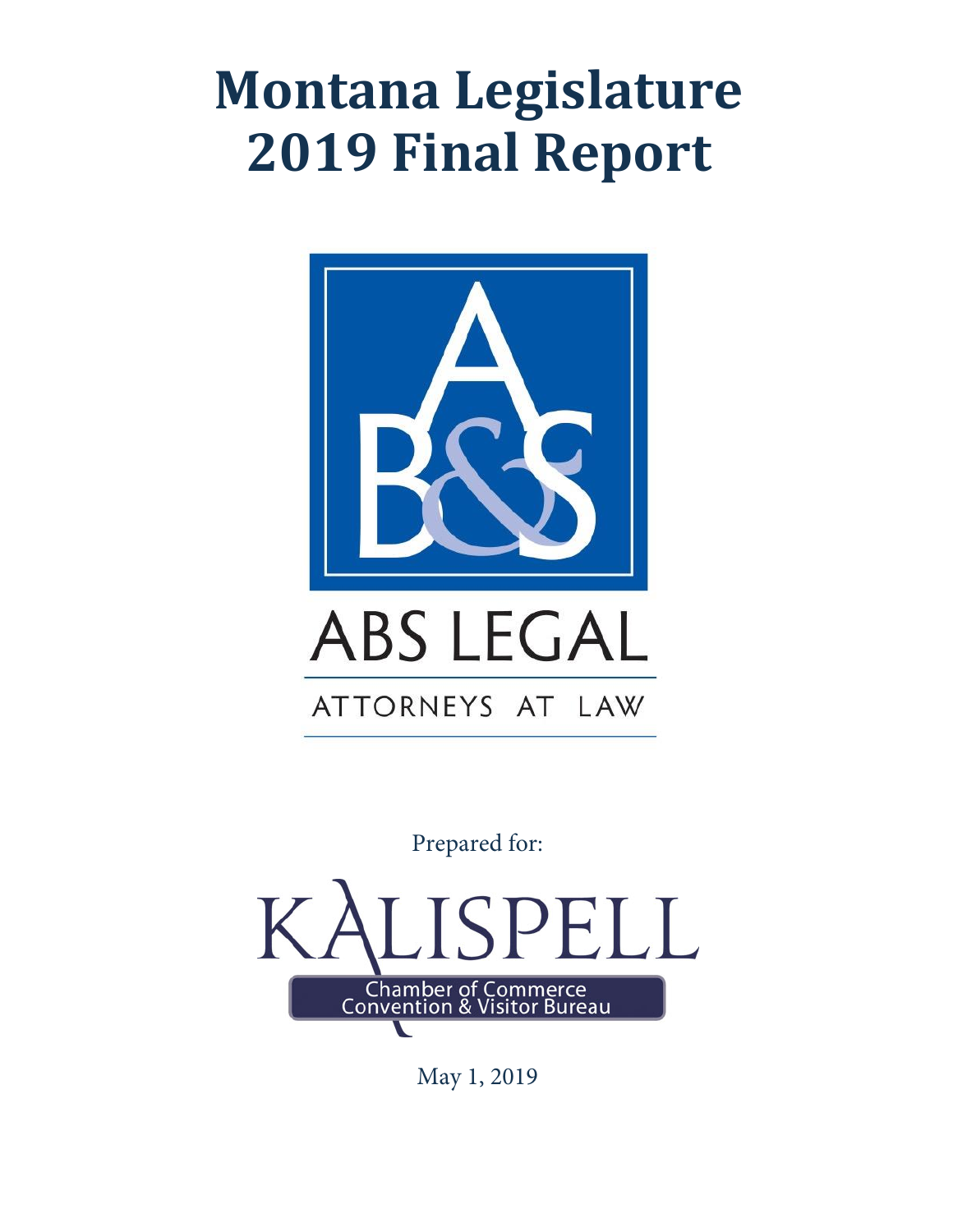## **2019 Final Report – Montana Legislature**

*Mark Baker, Aidan Myhre, and Shane Scanlon*



## **Table of Contents**

| <b>Bill Overview</b>      | <b>AIS</b> |
|---------------------------|------------|
| <b>Budget</b>             | Air        |
| <b>Medicaid Expansion</b> | Per        |
| "Save Colstrip"           | <b>Sec</b> |
| <b>Pre-K</b>              | Pre        |
| <b>Infrastrucure</b>      |            |

**Budget Airline Fuel Tax Medication Perscription Drugs Second Amendment Preference List**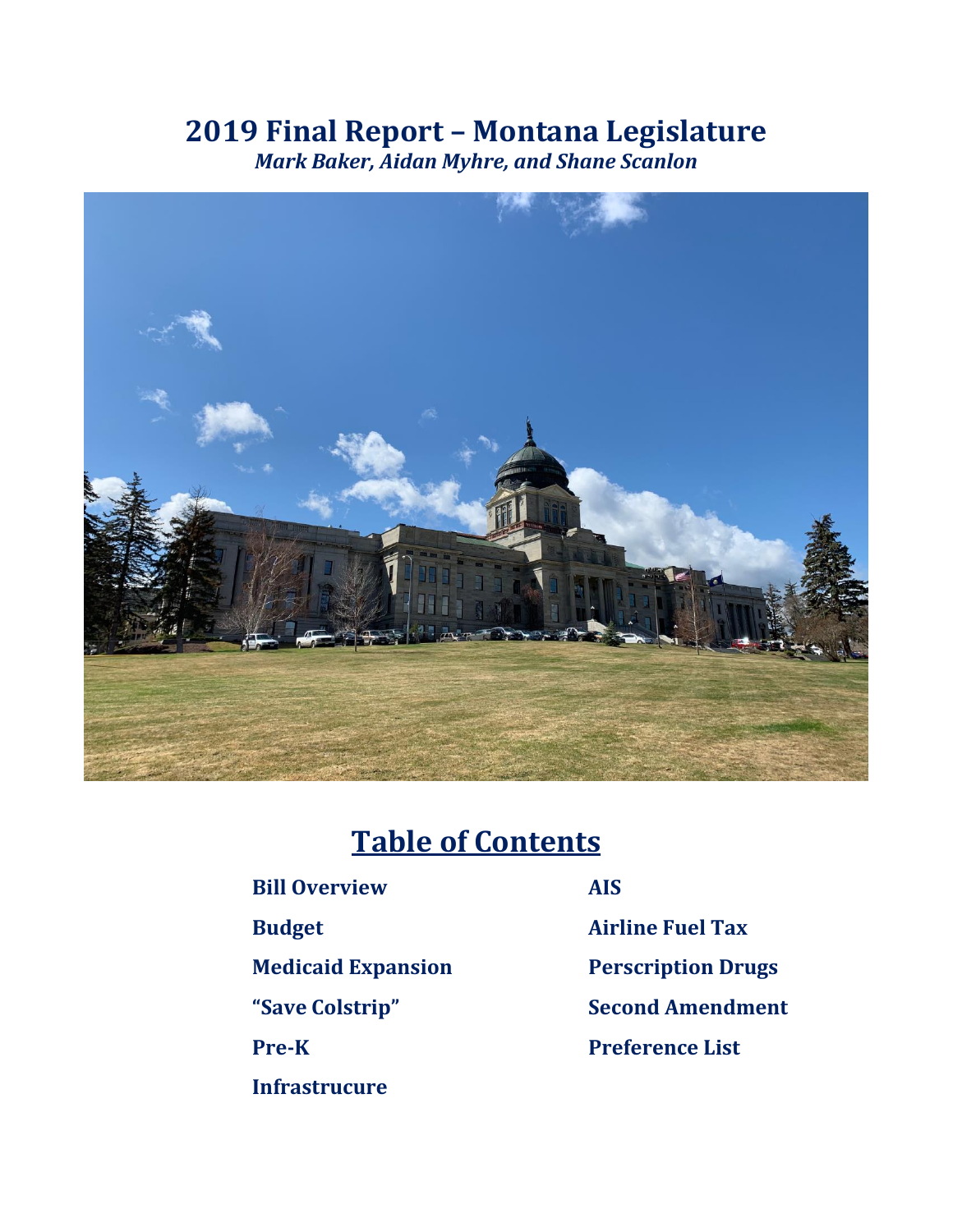#### **Bill Overview**

A total of 1,309 bills and resolution were introduced this session, with 375 approved by the Legislature and sent to the Governor's desk. Already, 203 bills have been signed into law by the Governor, with only five bills vetoed thus far. A total of 86 bills and resolutions were tabled in the House and 98 in the Senate. In the House, 334 bills were killed, and 126 bills were killed in the Senate.

## **Budget**

HB 2, the main budget bill, and the sole constitutional responsibility of the Legislature during the 90-day session, was approved by both bodies and is now on its way to the Governor's desk. In doing so, the Legislature adjourned sine die on Thursday afternoon, April 25th. The \$10.3 billion budget and its respective companion bills covers state expenditures over the next two years and represents a 3.8% increase over the previous biennium, and provides for a \$210 million surplus to tap into should circumstances arise where expenditures exceed the budget forecast or we experience a revenue shortfall.

## **Medicaid Expansion**

Late last week, the Montana Legislature passed HB 658, renewing the Medicaid Expansion program which currently provides more than 95,000 low-income Montanans with health care. Getting to this point was not without its political theater. While the bill sailed through the House at the end of March, it met resistance in the Senate. Not only were several changes made to the bill, but then Republicans banded together and resisted efforts to advance the measure. These Republicans wanted assurances from the Governor that a separate bill, a piece of legislation to "Save Colstrip," the coal-fired plant in Eastern Montana, would become law before they agreed to support Medicaid Expansion.

Here's what happened: After Medicaid Expansion passed the House, the Senate Finance Committee approved an amendment to remove the 2.75% premium tax on the Montana State Fund and increased the outpatient bed tax on hospitals from 0.825% to 0.90% to offset the lost revenue needed to support the program. Then, on the Senate floor, Republicans successfully pushed through amendments that added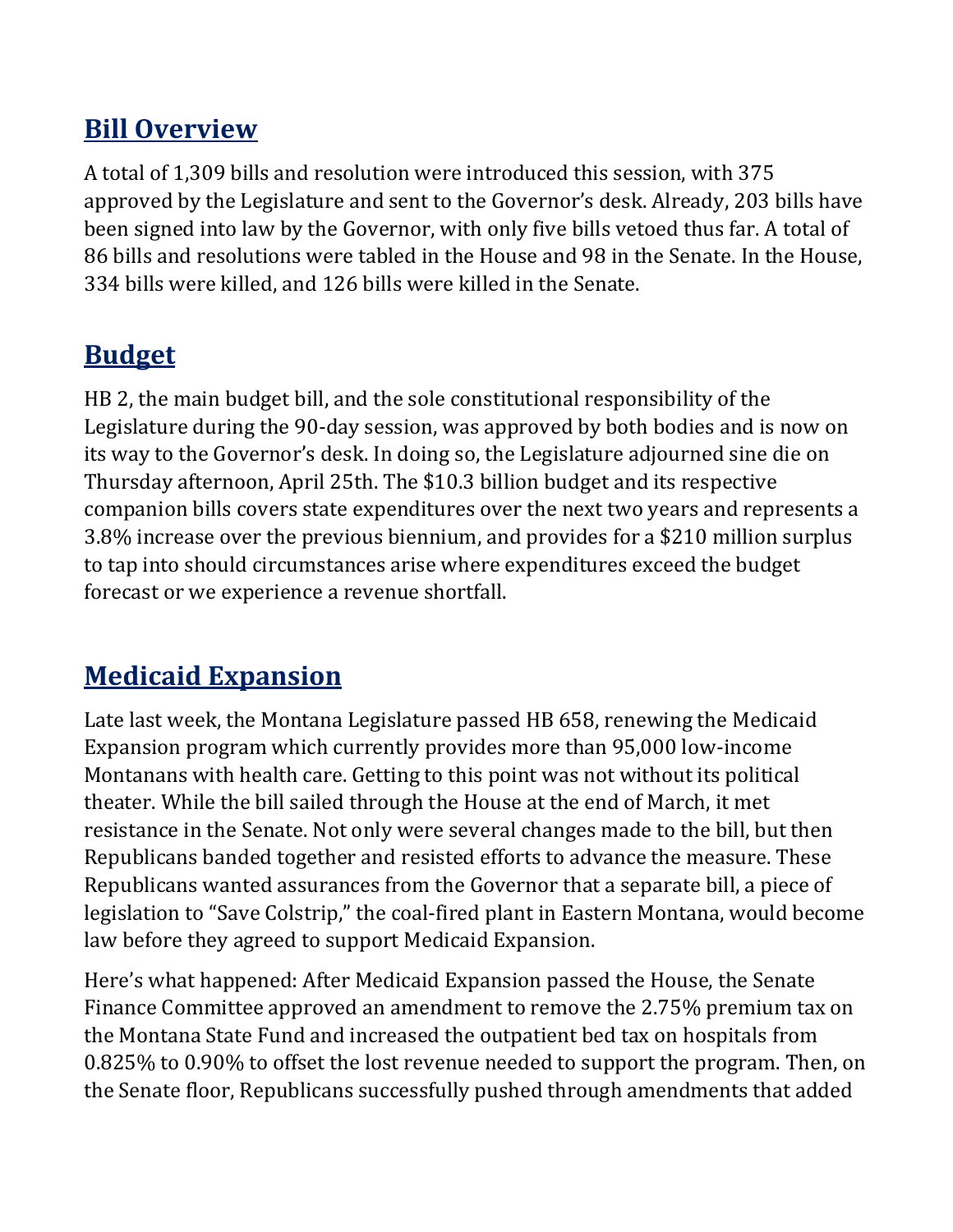income verification requirements for Medicaid Expansion recipients and also placed a June 2025 sunset on the program.

Just when it looked like the bill was ready for its series of final passage votes, enough Republicans joined forces to block these votes. This was done in an effort to force the Governor to support their "Save Colstrip" legislation. Facing a key transmittal deadline for amended bills to be transferred back to the other body, and with no agreement being reached to advance the "Save Colstrip" bill, several of the Republicans released their opposition and provided the votes necessary to pass Medicaid Expansion in the Senate, 28-22. The amended bill was then returned to the House for final votes and ultimately passed, 61-35.

The Medicaid Expansion legislation carried by Rep. Buttrey includes community engagement requirements (including work) of 80 hours per month with numerous exemptions for those unable to work, asset testing, requires the Hutterite colonies to pay for coverage for their members, funds a new grant program incentivizing private businesses to hire Medicaid Expansion recipients to help them become selfdependent, and increases premiums for those remaining on the program for more than two years.

## **"Save Colstrip"**

A block of Republicans remained vigilant until the very end of the session in their efforts to "Save Colstrip," but ultimately, they never found a way to revive the dead bill before adjournment.

With Washington and Oregon adopting measures requiring utilities to eliminate their carbon footprint in the next several years and Colstrip's West Coast ownership needing to phase out coal-generated electricity, Republicans hoped to give Northwestern Energy a greater stake in the plant in the hopes of extending its lifeline and meeting the energy demands of Montanans.

Republicans proposed legislation that would provide Northwestern Energy with the ability to pass \$75 million in operation, repair and maintenance costs to consumers over the next decade and acquire a greater stake in the transmission lines and Colstrip Unit 4—all without the existing oversight of the Public Service Commission (PSC), the entity that that oversees Northwestern Energy since it operates as a regulated monopoly. Republicans wanted to fast-track a Colstrip-Northwestern deal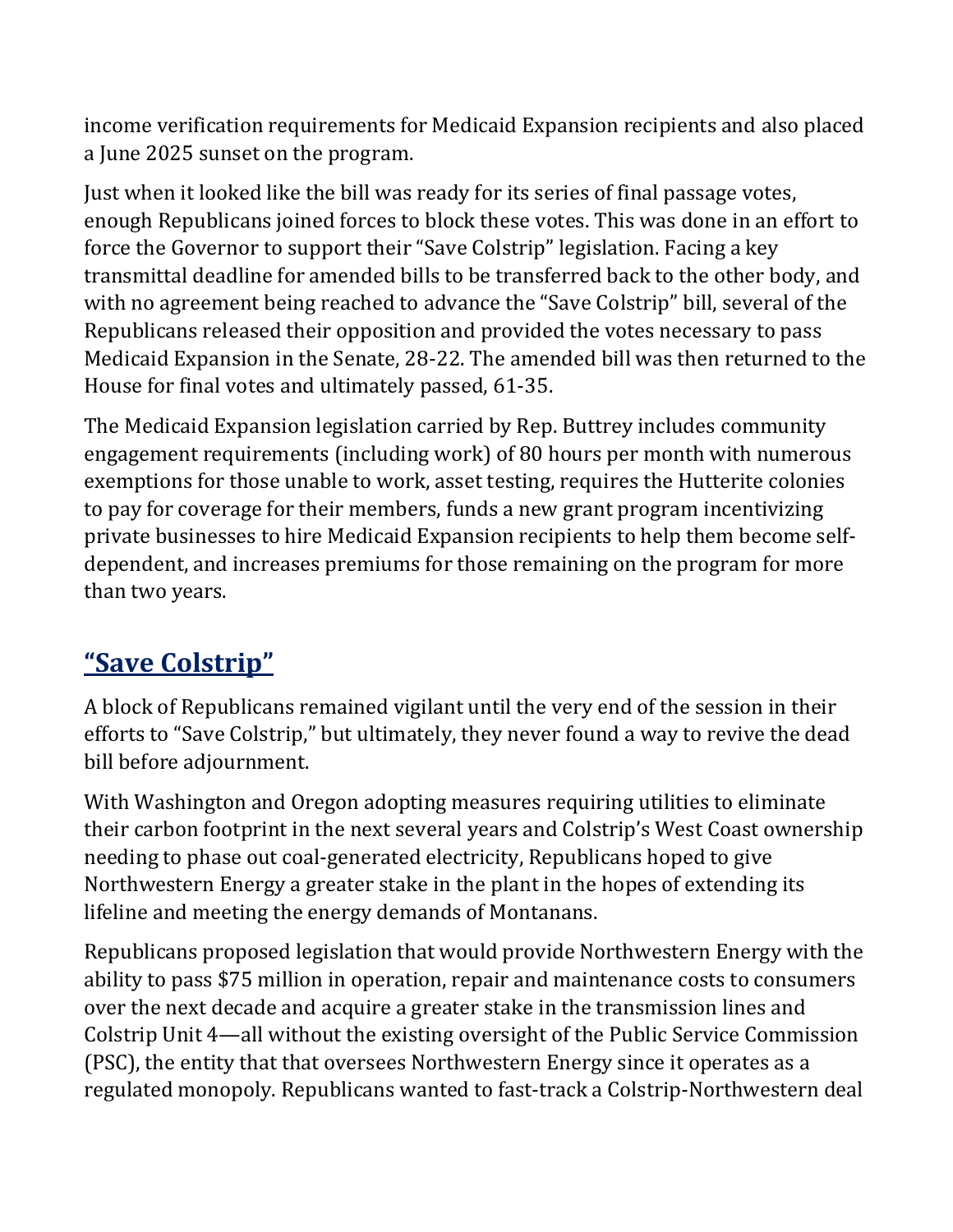to avoid anticipated costly and lengthy litigation from environmental groups that could slow down final approval from the PSC.

After the "Save Colstrip" bill advanced in the Senate, 27-22, and numerous changes were made, the bill was then defeated in the House, 37-60, and a deal was never reached to resurrect this piece of legislation.

## **Pre-K**

One of Governor Bullock's signature goals this Legislative session was to pass an expanded, universal Pre-K program for Montana's kids at a cost of \$45 million. That proposal was quickly removed from the budget, and so, Republican representative, Eric Moore, proposed a Pre-K education program of his own that provided a mix of funding for both public and private education programs. This measure met stiff resistance from the state's largest union, who staunchly opposes public dollars being directed to private education, and placed them at odds with Governor Bullock who decided to back the Republican plan. This Republican measure was ultimately tabled in Committee but negotiations continued until the last day to keep a funding mechanism alive for Pre-K.

Ultimately, on the last day, a final amendment was proposed to simply continue the Pre-K pilot program that passed two years ago, the STARS program. At the time, \$6 million was allocated to fund public, private, and Head Start programs thru 2019 under STARS. During the Committee hearing, this amendment failed on a party-line vote with Republican legislators arguing that the state no longer had access to matching federal funds to make the program financially viable. As a result, the current Pre-K program in Montana will sunset June 30, 2019 and no replacement program will exist.

#### **Infrastructure - General**

For the first time ever under Bullock's tenure as Governor, a major infrastructure bonding bill passed the Legislature. The \$80 million package includes \$25 million for renovations to Romney Hall, \$10.75 million for local water, wastewater, and school facilities, \$5 million for an armory in Butte, \$4.5 million to replace the Montana State Hospital sewer system, and \$2.45 million for a new dental clinic and hygiene lab at the Great Falls MSU campus.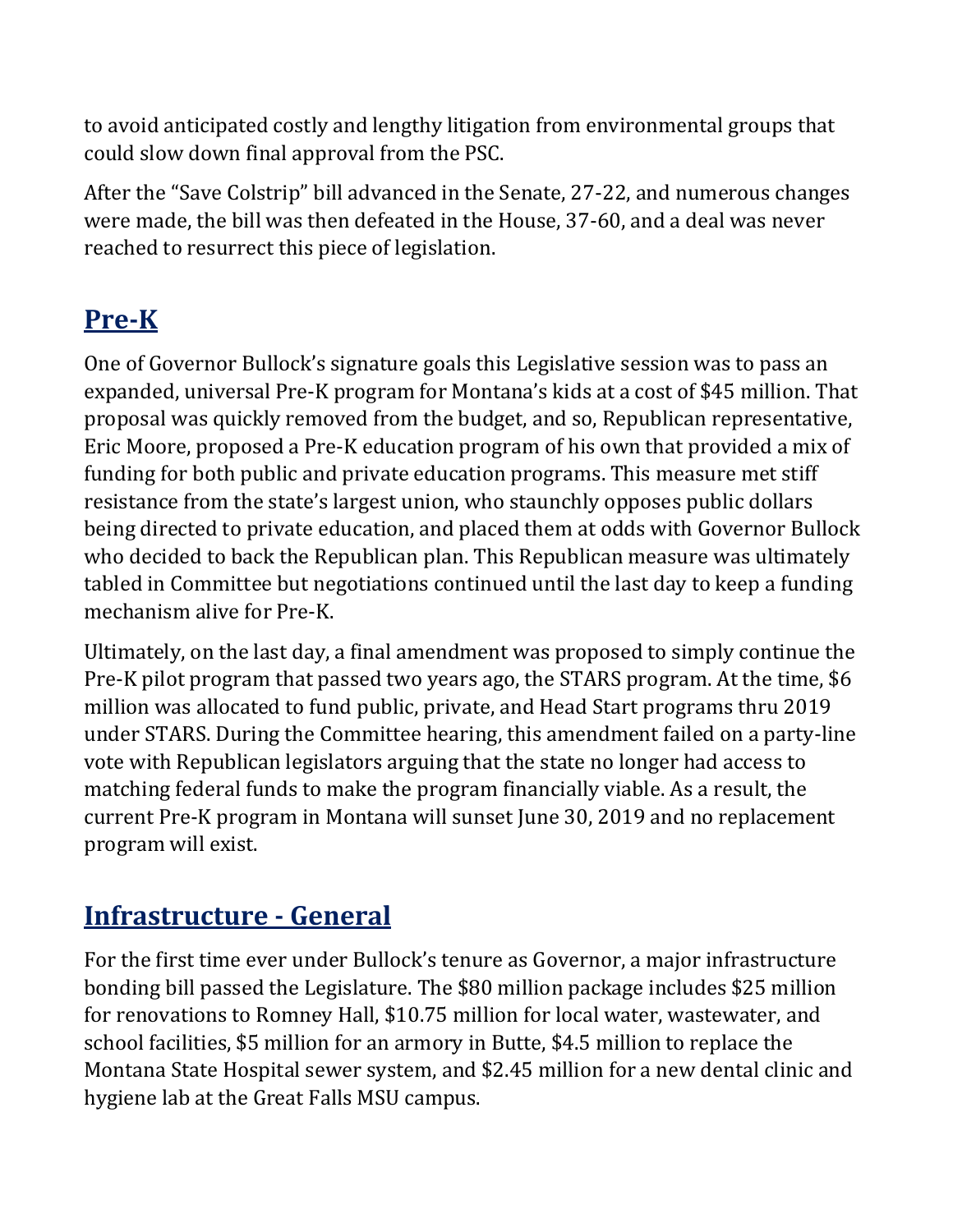While the level of funding included in the bill is a far-cry from the \$440 million infrastructure proposal made by the Governor at the start of the Legislative session, passage of this bill certainly represents progress after years of deadlock on this issue and the two-thirds affirmative support needed to pass a bonding bill. And, now that high ticketed and controversial projects like Romney Hall have received funding, this could signal an easier lift for future infrastructure bills in the coming Legislative sessions.

Passage of the \$80 million infrastructure bonding bill coincided with another bill, the IDEA Act, sponsored by Rep. Eric Moore. This bill provided a framework for funding infrastructure bills, limiting the amount of cash and the level of bonding the state could spend, prioritizing maintenance and repair projects before authorizing funding for new projects, and requiring the Governor to present a 6-year plan identifying future projects in need of funding.

## **Infrastructure - Sales Tax**

Montana's 10 resort communities will now have the option to increase their local sales tax should Governor Bullock allow this bill to go into law. The bill would allow voters in each of these communities to approve on the ballot a proposal to increase their local sales tax from 3% to 4%, with the additional 1% being dedicated to funding critical infrastructure projects in their respective areas.

The following communities are eligible: Big Sky, Cooke City, Craig, Gardiner, Red Lodge, St. Regis, Virginia City, West Yellowstone, Whitefish, and Wolf Creek.

#### **Infrastructure - State Museum**

Another infrastructure proposal, SB 338, that advanced through the Legislature after more than a decade of gridlock was a bill to fund a new state museum, the Montana Heritage Center. The \$48 million project is funded by increasing the state's lodging tax by 1% from 3% to 4%, with revenue generated going towards construction of the museum over the next 5 years and will also support a grant program to help with the restoration of historical sites and museums across Montana. This passed the Montana House, 58-40 and Senate, 33-16.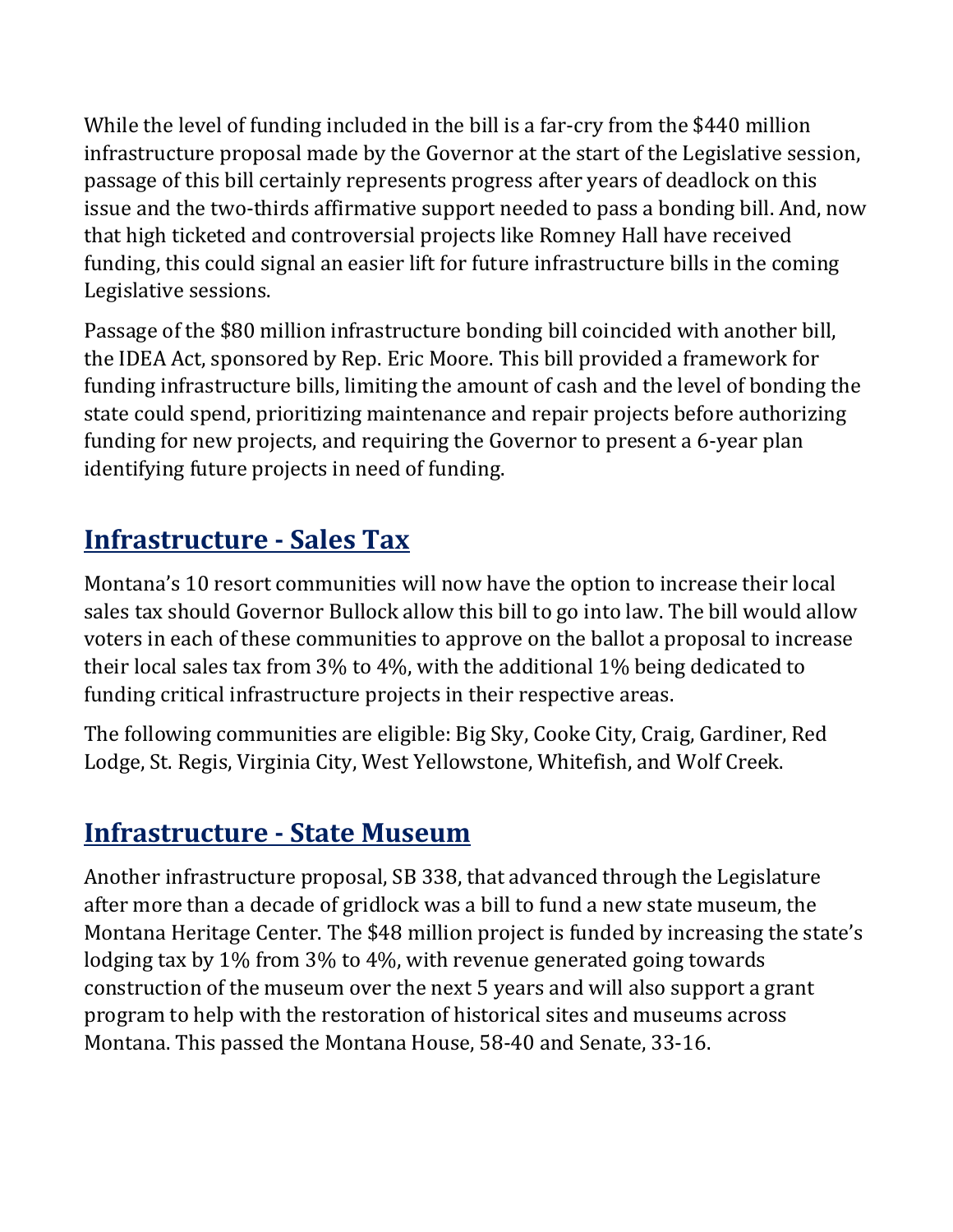# **AIS**

Funding to combat aquatic invasive species advanced this Legislative session after many disagreements over who would pay for this necessary funding. HB 441, will raise \$8 million in 2020 and \$6.6 million per year over the next three years. Funding will cover preventive measure such as boat inspection stations, water monitoring, and a PR-education campaign.

Back in 2017, the Legislature funded the state's AIS program through \$6.5 million in fees on anglers, hydroelectric facilities, and unities that use hydropower – but that funding expires in 2019. This Legislative session, it was finally settled that anglers, boaters, and dam operators would shoulder the cost, with Montana resident anglers paying \$2 for their AIS pass; Non-residents, \$7.50. Non-resident boaters will pay \$30; non-motorized boaters, \$10. Boat registration fees will increase between \$35- \$75. Utilities that use hydropower are no longer on the hook, with their fees set to expire and, instead, hydroelectric dam facilities will go from paying \$796 per megawatt per quarter to between \$265 to \$825 per megawatt per quarter based on size. There's another \$500,000 in revenue from the state's lodging tax that will be transferred into the AIS account, and the state of Montana is anticipated to receive between \$1.4-2.2 million in federal revenue per year over the next 4 years to cover costs.

#### **Airline Fuel Tax Increase**

An initial proposal, HB 661, to increase the aviation fuel tax by 10 cents was amended downward to a 1 cent increase but also removed the 2-cent per gallon tax credit on aviation fuel for commercial airline carriers. The tax will adversely impact the commercial airlines at our major airports, and the \$1.5 million generated per year from this tax increase will be leveraged with federal dollars for additional money that will all be re-directed for maintenance and repair at our rural airports. Despite concerns over the impact this tax increase could have in the form of higher fares and/or reduced commercial airline services, it cleared the Senate, 30-20, and the House 67-32 and is expected to be signed by the Governor.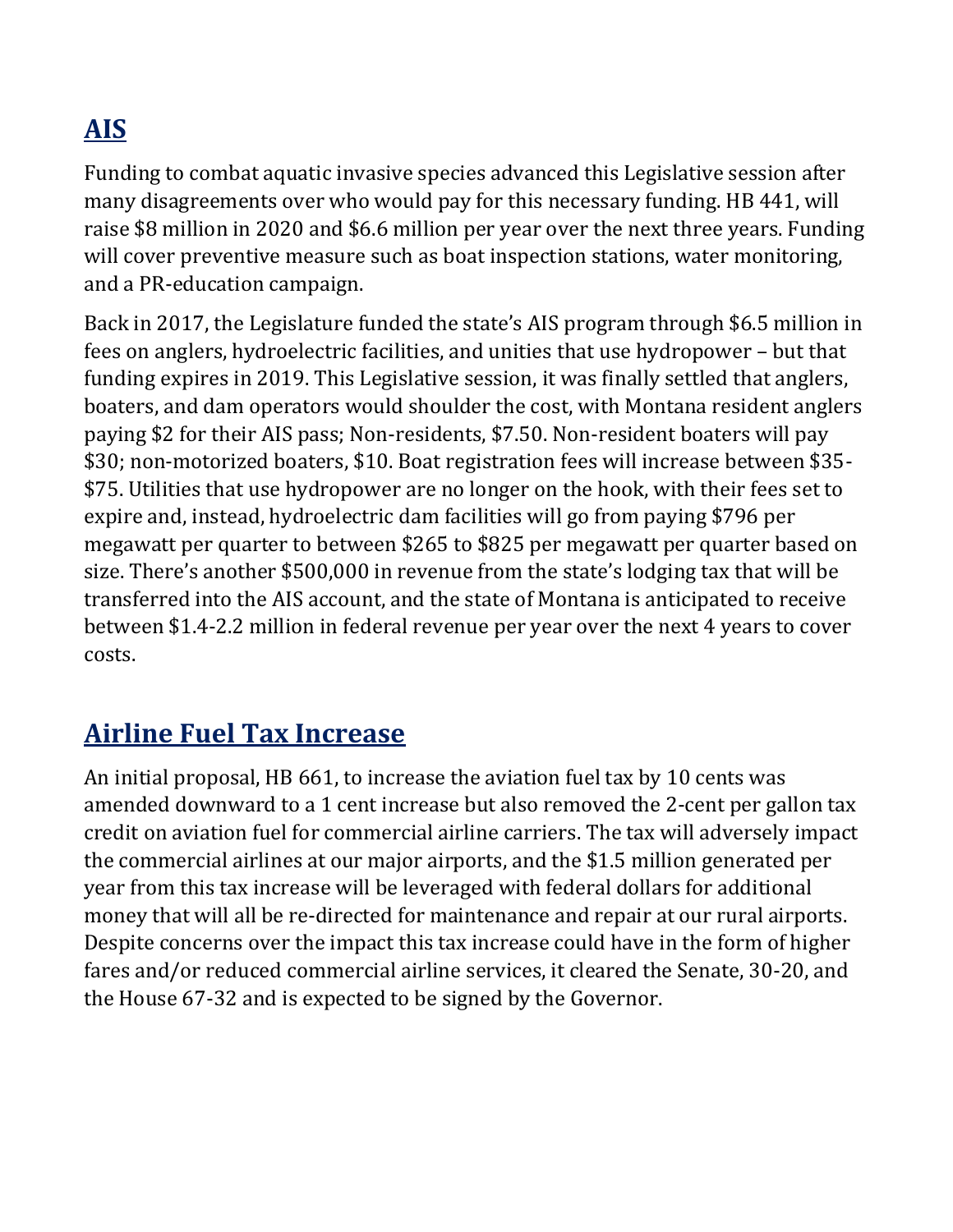## **Prescription Drugs**

Much focus this session was on helping address rising prescription drug prices. The target: Pharmacy Benefit Managers, or PBMs – the middle-men – that negotiate deals between drug manufacturers and insurance companies. One bill restricted the fees PBMs can charge pharmacies, placed limits on co-pays in an effort to address multiple instances of consumers having to pay a higher co-pay then the actual cost of the drug itself, and provided a list of rights for pharmacists in any class-action lawsuit against PBMs. Another bill prohibited price gouging and disincentives the use of rebates –mandating that all manufacturer rebates be passed on to consumers rather than allowing the insurance companies to pocket this money to boost their bottom line. If this bill were to become law, it would only apply to health insurance plans on the individual market and is expected to save consumers nearly \$8 million in the first year alone.

## **Second Amendment**

The Legislature sent two school safety bills to the Governor's desk earlier this month. The first bill, HB 567, would create a school marshal program that would allow schools to hire marshals who can carry concealed firearms to protect students. A second bill, SB 92, would allow schools to take to voters a proposal to raise taxes with the revenue generated to provide these schools with officers, counselors, and mental health staff to serve students.

In addition, another bill would prohibit cities and towns from passing local ordinances placing restrictions on firearms. This bill came after the city of Missoula placed restrictions on an individual's ability to carry a firearm in public last fall, and passed an ordinance requiring background checks for any firearm sold at a gun show several years ago. This bill is likely to be vetoed by the Governor.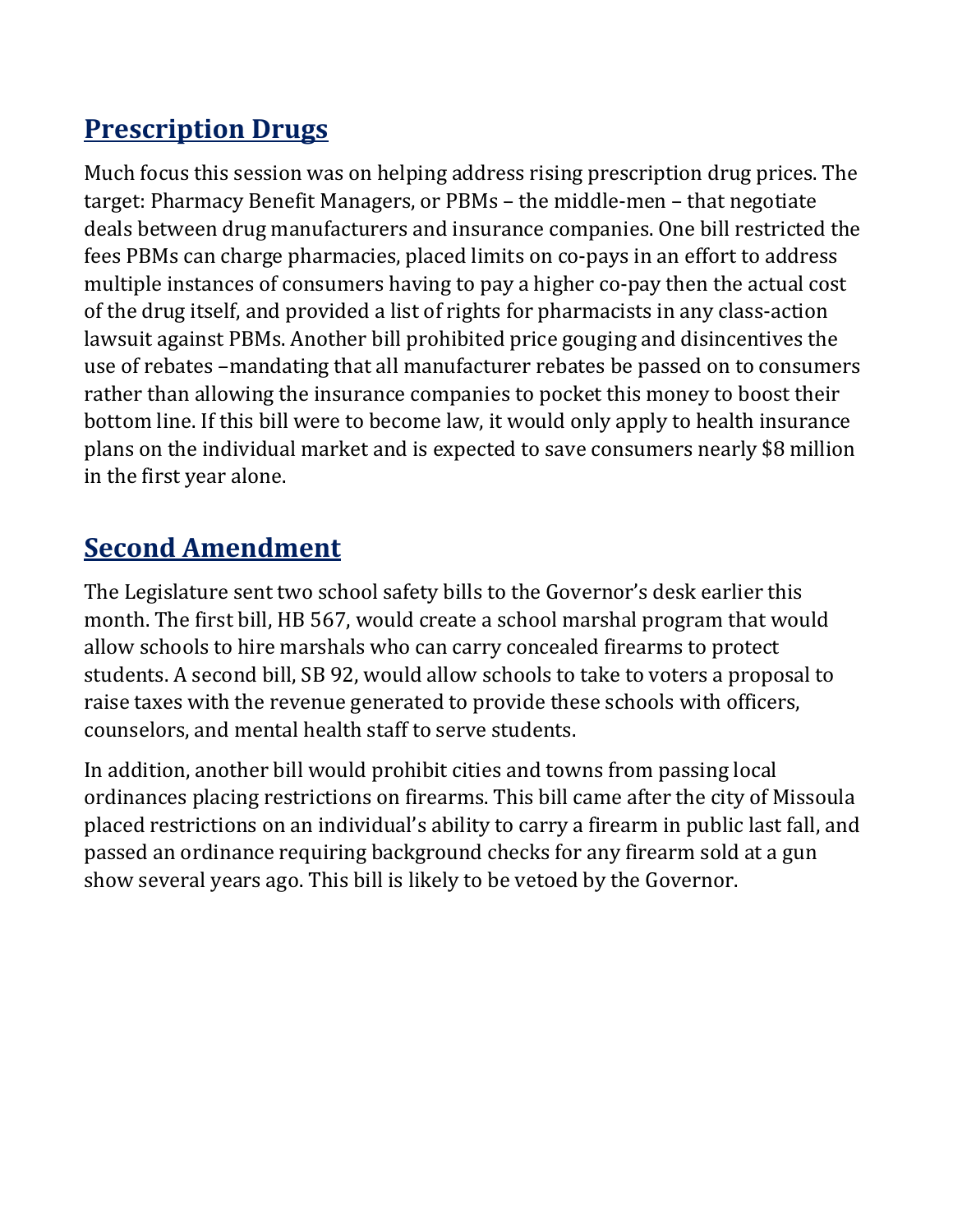## **Preference List**

Below you will find a list of bills we took action on and monitored this Legislative session. Please note, as bills are signed by the Senate President and Speaker and are sent to the Governor's desk to become law or vetoed, their status will be updated. You can track individual bills here:

[http://laws.leg.mt.gov/legprd/law0203w\\$.startup?P\\_SESS=20191](http://laws.leg.mt.gov/legprd/law0203w$.startup?P_SESS=20191)

| <b>Bill</b>   | <b>Title</b>                                                                           | <b>Sponsor</b>                       | <b>Status</b>                                           | <b>Status Date</b> | <b>Positio</b> |
|---------------|----------------------------------------------------------------------------------------|--------------------------------------|---------------------------------------------------------|--------------------|----------------|
|               |                                                                                        |                                      |                                                         |                    | n              |
| HB 32         | Revise laws related to aquatic<br>invasive species programs                            | Willis Curdy<br>(D) HD 98            | (H) Missed Deadline<br>for Revenue Bill<br>Transmittal* | 4/1/2019           | S              |
| <b>HB</b> 34  | Create a statutory<br>appropriation for Good<br>Neighbor Authority<br>agreement income | Jim Keane<br>(D) HD 73               | (H) Signed by Speaker                                   | 4/26/2019          | S              |
| <b>HB</b> 35  | Revise alcohol laws<br>regarding auctions and quota<br>areas                           | <b>Edward Buttrey</b><br>$(R)$ HD 21 | (H) Transmitted to<br>Governor                          | 4/30/2019          | S              |
| HB 277        | Revise alcohol special<br>permits to allow liquor                                      | <b>Bruce Grubbs</b><br>$(R)$ HD 68   | (H) Missed Deadline<br>for Revenue Bill<br>Transmittal* | 4/1/2019           | S              |
| HB 411        | Revise laws related to AIS<br>expenditures and funding                                 | Willis Curdy<br>(D) HD 98            | (H) Signed by Speaker                                   | 4/26/2019          | S              |
| <b>SB 111</b> | Extend termination date of<br>qualified endowment tax<br>credit                        | Mark Blasdel<br>$(R)$ SD 4           | (S) Transmitted to<br>Governor                          | 4/29/2019          | S              |
| SB 182        | Revise definition of<br>microdistillery relating to<br>production                      | Kenneth Bogner<br>$(R)$ SD 19        | <b>Chapter Number</b><br>Assigned                       | 4/18/2019          | S              |
| SB 183        | Authorize the board of<br>horseracing to conduct<br>historical horseracing.            | Mark Blasdel<br>$(R)$ SD 4           | (S) Transmitted to<br>Governor                          | 4/29/2019          | S              |
| SB 266        | Revise taxation to promote<br>new business and economic<br>activity                    | Mark Blasdel<br>$(R)$ SD 4           | (S) Transmitted to<br>Governor                          | 4/29/2019          | S              |
| SB 334        | Revise mill levy authority for<br>certain airports                                     | <b>Brian Hoven</b><br>$(R)$ SD 13    | (S) Transmitted to<br>Governor                          | 4/29/2019          | S              |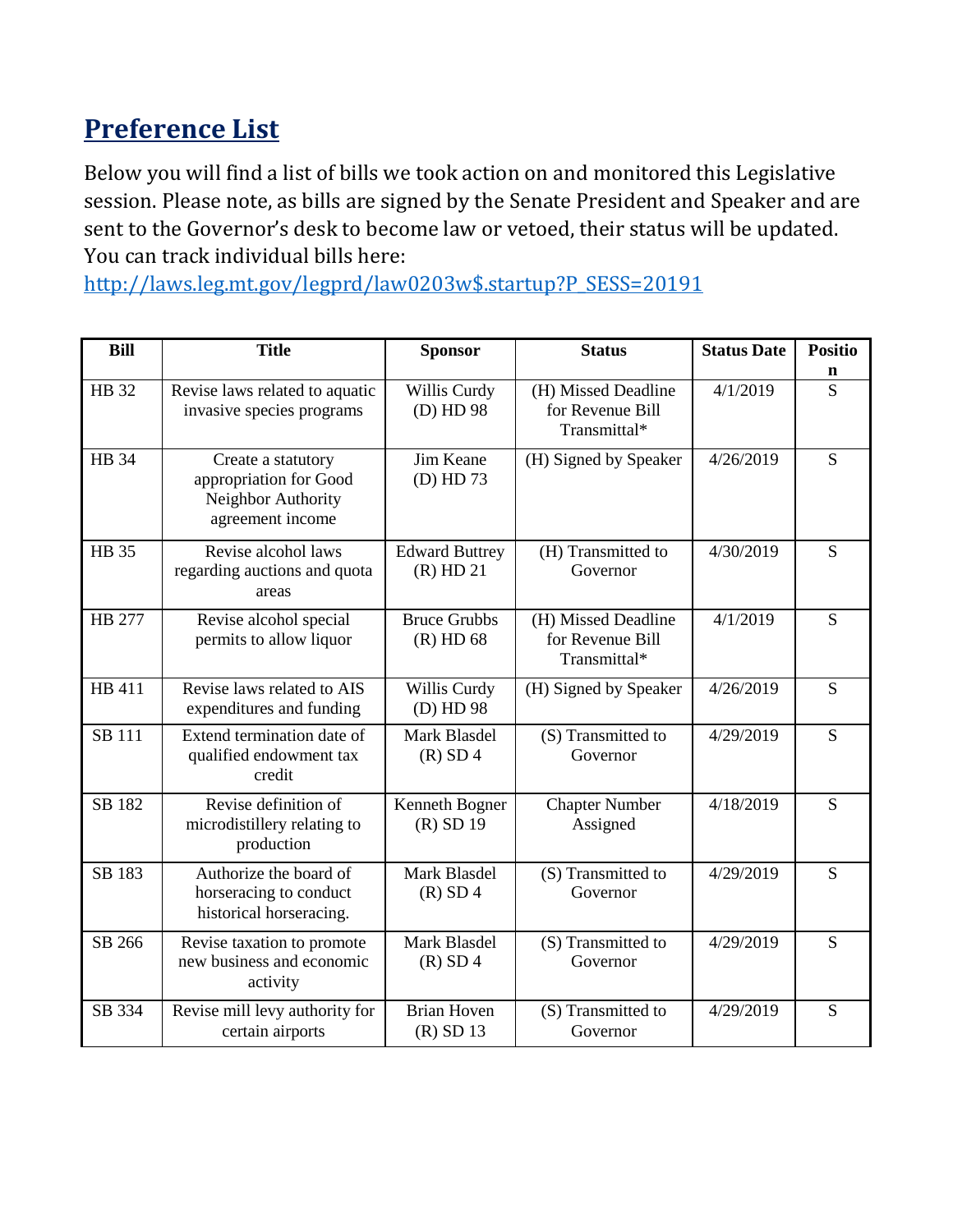| <b>HB 81</b>    | Eliminate aviation fuel<br>refunds and revise allocations<br>of aircraft reg. account | Willis Curdy<br>(D) HD 98              | (H) Missed Deadline<br>for Revenue Bill<br>Transmittal*        | 4/1/2019  | $\mathbf O$    |
|-----------------|---------------------------------------------------------------------------------------|----------------------------------------|----------------------------------------------------------------|-----------|----------------|
| HB 194          | Revise lodging and rental car<br>taxes including local option                         | Mary<br>Ann Dunwell<br>(D) HD 84       | (H) Missed Deadline<br>for Revenue Bill<br>Transmittal*        | 4/1/2019  | $\Omega$       |
| HB 313          | Allow worker to choose<br>treating physician in workers'<br>compensation cases        | Andrea Olsen<br>$(D)$ HD $100$         | (H) Missed Deadline<br>for General Bill<br>Transmittal*        | 3/1/2019  | $\mathbf O$    |
| HB 329          | Provide funding for local<br>emergency services                                       | Alan Redfield<br>$(R)$ HD 59           | (H) Tabled in<br>Committee* $-$ (H)<br><b>Local Government</b> | 2/19/2019 | $\mathbf O$    |
| HB 661          | Revise aviation fuel taxation                                                         | <b>Geraldine Custe</b><br>$r(R)$ HD 39 | (H) Signed by Speaker                                          | 4/26/2019 | $\overline{O}$ |
| HB <sub>2</sub> | <b>General Appropriations Act</b>                                                     | <b>Nancy Ballance</b><br>$(R)$ HD 87   | (H) Sent to Enrolling                                          | 4/25/2019 | M              |
| <b>HB</b> 14    | Long-Range Building<br><b>Bonding Program</b>                                         | Ryan Lynch<br>$(D)$ HD 76              | (H) Tabled in<br>Committee* $-$ (H)<br>Appropriations          | 3/13/2019 | M              |
| <b>HB</b> 16    | Establish affordable housing<br>loan program                                          | Dave Fern<br>$(D)$ HD 5                | (H) Signed by Speaker                                          | 4/26/2019 | M              |
| <b>HB 24</b>    | Revise irrigation cost<br>deduction for irrigated<br>property                         | Alan Redfield<br>$(R)$ HD 59           | <b>Chapter Number</b><br>Assigned                              | 4/18/2019 | M              |
| <b>HB 28</b>    | Establish fireworks tax to<br>assist with workers' comp for<br>volunteer firefighters | Dave Fern<br>$(D)$ HD 5                | (H) Missed Deadline<br>for Revenue Bill<br>Transmittal*        | 4/1/2019  | M              |
| HB 52           | Revise funding for various<br>economic development<br>programs                        | Jim Keane<br>(D) HD 73                 | (H) Signed by Speaker                                          | 4/26/2019 | M              |
| <b>HB 84</b>    | Revise taxation and reporting<br>laws for wine and hard cider                         | Katie Sullivan<br>(D) HD 89            | <b>Chapter Number</b><br>Assigned                              | 2/28/2019 | M              |
| HB 127          | Generally revise laws related<br>to state payments to schools                         | <b>Geraldine Custe</b><br>$r(R)$ HD 39 | <b>Chapter Number</b><br>Assigned                              | 3/19/2019 | M              |
| HB 176          | Clarify approval process for<br>new community college<br>district                     | David Bedey<br>$(R)$ HD 86             | <b>Chapter Number</b><br>Assigned                              | 3/19/2019 | M              |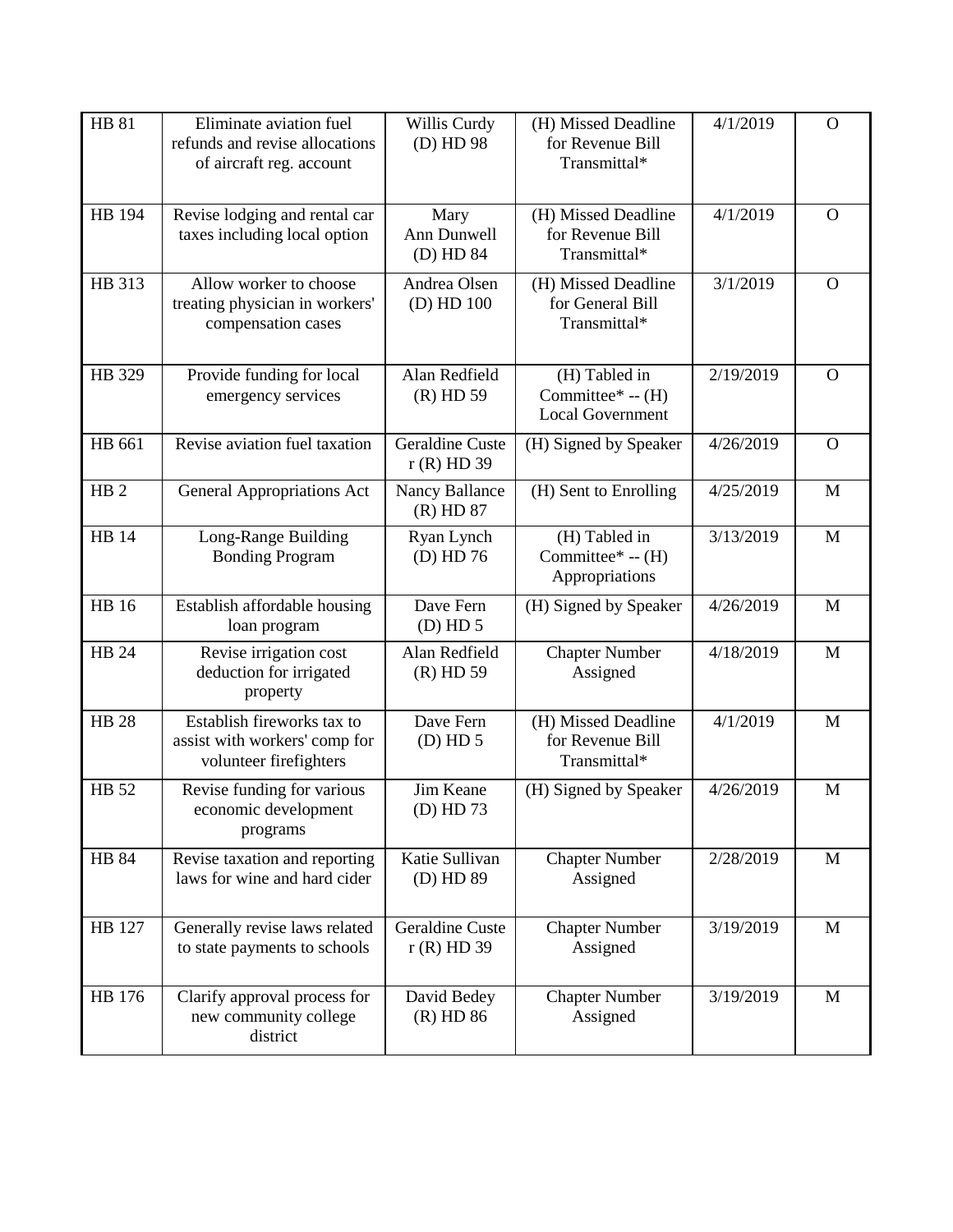| HB 185        | Revise brewery operation<br>hours                                                  | Dave Fern<br>$(D)$ HD $5$             | (H) Missed Deadline<br>for General Bill<br>Transmittal* | 3/1/2019  | M |
|---------------|------------------------------------------------------------------------------------|---------------------------------------|---------------------------------------------------------|-----------|---|
| HB 195        | Provide for local option<br>luxury sales tax to fund<br>infrastructure             | Dave Fern<br>$(D)$ HD $5$             | (H) Missed Deadline<br>for Revenue Bill<br>Transmittal* | 4/1/2019  | M |
| <b>HB 200</b> | Revising tax laws related to<br>mobile homes, housetrailers,<br>manufactured homes | Mary<br>Ann Dunwell<br>(D) HD 84      | <b>Chapter Number</b><br>Assigned                       | 2/28/2019 | M |
| HB 201        | Revising tax lien laws                                                             | Mary<br>Ann Dunwell<br>(D) HD 84      | <b>Chapter Number</b><br>Assigned                       | 3/19/2019 | M |
| HB 212        | Revise funding for<br>community colleges                                           | <b>Llew Jones</b><br>$(R)$ HD 18      | <b>Chapter Number</b><br>Assigned                       | 4/18/2019 | M |
| HB 226        | Exempt certain shooting<br>ranges from property taxation                           | <b>Brad Tschida</b><br>$(R)$ HD 97    | (S) Tabled in<br>Committee -- $(S)$<br>Taxation         | 3/12/2019 | M |
| HB 232        | Revise assessment of taxes<br>during condemnation<br>proceedings                   | <b>Bill Mercer</b><br>$(R)$ HD 46     | (S) Tabled in<br>Committee -- $(S)$<br>Taxation         | 3/12/2019 | M |
| HB 250        | Extend special event permit<br>conditions for wineries                             | Kenneth L Hol<br>mlund<br>$(R)$ HD 38 | (H) Missed Deadline<br>for Revenue Bill<br>Transmittal* | 4/1/2019  | M |
| HB 254        | Provide for a statutory<br>appropriation for certain<br><b>MUS</b> tuition waivers | Jacob Bachmeie<br>$r(D)$ HD 28        | (H) Tabled in<br>Committee* -- (H)<br>Education         | 2/13/2019 | M |
| HB 261        | Revise alcohol special permit<br>laws to allow certain sporting<br>events          | Ross H Fitzgera<br>ld(R) HD 17        | (H) Missed Deadline<br>for Revenue Bill<br>Transmittal* | 4/1/2019  | M |
| HB 269        | Constitutional amendment for<br>taxpayer protection act to<br>limit tax types      | Derek Skees<br>$(R)$ HD 11            | (H) Missed Deadline<br>for Revenue Bill<br>Transmittal* | 4/1/2019  | M |
| <b>HB</b> 300 | Generally revise taxes and the<br>distribution of revenue<br>through sales tax     | Kerry White<br>$(R)$ HD 64            | (H) Missed Deadline<br>for Revenue Bill<br>Transmittal* | 4/1/2019  | M |
| HB 345        | Provide a stepped increase in<br>minimum wage to a living<br>wage                  | Mary<br>Ann Dunwell<br>(D) HD 84      | (H) Missed Deadline<br>for General Bill<br>Transmittal* | 3/1/2019  | M |
| HB 353        | Generally revise laws related<br>to alcohol and drug addiction                     | Kathy Kelker<br>$(D)$ HD 47           | (H) Missed Deadline<br>for General Bill<br>Transmittal* | 3/1/2019  | M |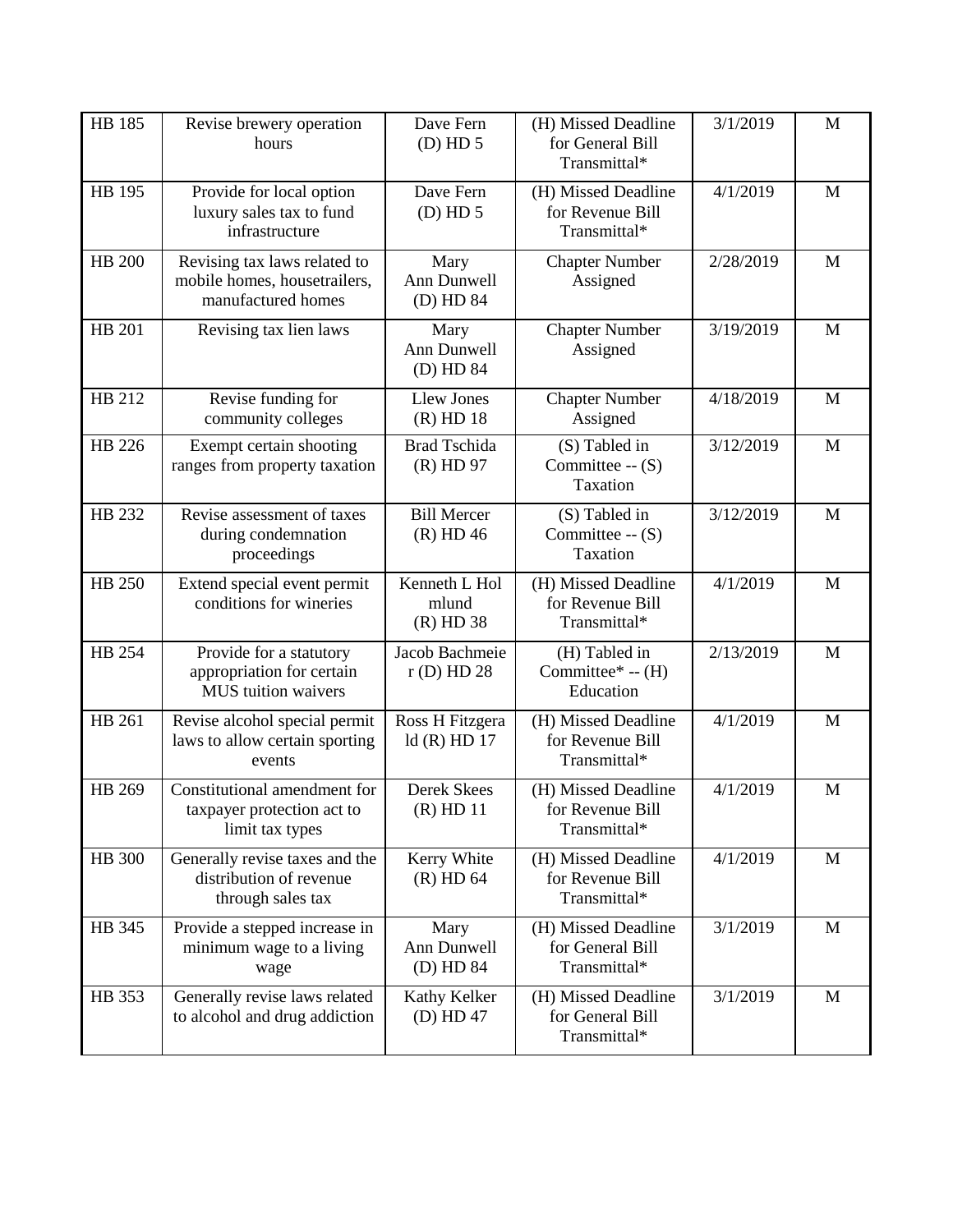| HB 362 | Generally revise laws related<br>to distilleries                                  | <b>Jim Hamilton</b><br>$(D)$ HD $61$ | (H) Missed Deadline<br>for General Bill<br>Transmittal*                              | 3/1/2019  | M           |
|--------|-----------------------------------------------------------------------------------|--------------------------------------|--------------------------------------------------------------------------------------|-----------|-------------|
| HB 365 | Use portion of bed tax for<br>agritourism grants                                  | Kimberly Dudik<br>(D) HD 94          | (H) Missed Deadline<br>for Revenue Bill<br>Transmittal*                              | 4/1/2019  | M           |
| HB 367 | Require advisory committee<br>for urban renewal districts<br>that use TIF         | Rodney Garcia<br>$(R)$ HD 52         | (H) Missed Deadline<br>for Revenue Bill<br>Transmittal*                              | 4/1/2019  | M           |
| HB 377 | Revoke property tax<br>exemption for payment of<br>excessive compensation         | <b>Matt Regier</b><br>$(R)$ HD 4     | (H) Missed Deadline<br>for Revenue Bill<br>Transmittal*                              | 4/1/2019  | M           |
| HB 394 | Revise property tax appraisal<br>and tax appeal process                           | Greg Hertz<br>$(R)$ HD 12            | (H) Transmitted to<br>Governor                                                       | 4/30/2019 | M           |
| HB 401 | Repeal temporary tribal<br>property tax exemption                                 | Greg Hertz<br>$(R)$ HD 12            | (H) Missed Deadline<br>for Revenue Bill<br>Transmittal*                              | 4/1/2019  | M           |
| HB 402 | Revising local government<br>laws related to invasive<br>species                  | <b>Greg Hertz</b><br>$(R)$ HD 12     | (H) Missed Deadline<br>for Revenue Bill<br>Transmittal*                              | 4/1/2019  | M           |
| HB 435 | Provide for gateway local<br>option tax                                           | Laurie Bishop<br>$(D)$ HD 60         | (H) Missed Deadline<br>for Revenue Bill<br>Transmittal*                              | 4/1/2019  | M           |
| HB 449 | Revise population limit for<br>resort tax                                         | Dave Fern<br>$(D)$ HD 5              | (H) Missed Deadline<br>for Revenue Bill<br>Transmittal*                              | 4/1/2019  | M           |
| HB 462 | Revise administration of tax<br>increment financing districts                     | <b>Tom Burnett</b><br>$(R)$ HD 67    | (S) Tabled in<br>Committee $-S$ )<br>Taxation                                        | 3/25/2019 | M           |
| HB 501 | Allow microdistilleries to sell<br>split cases to Montana agency<br>liquor stores | Casey Knudsen<br>$(R)$ HD 33         | (H) Missed Deadline<br>for General Bill<br>Transmittal*                              | 3/1/2019  | $\mathbf M$ |
| HB 514 | Provide for check the box<br>election on informal property<br>tax appeals         | Kimberly Dudik<br>(D) HD 94          | (H) Signed by Speaker                                                                | 4/26/2019 | M           |
| HB 523 | Revise state trade and<br>marketing promotion<br>activities                       | Katie Sullivan<br>(D) HD 89          | (H) Signed by Speaker                                                                | 4/26/2019 | M           |
| HB 547 | Revise laws related to<br>employee disclosure of wage<br>information              | Laurie Bishop<br>$(D)$ HD 60         | (S) Tabled in<br>Committee $-S$ )<br>Business, Labor, and<br><b>Economic Affairs</b> | 4/2/2019  | M           |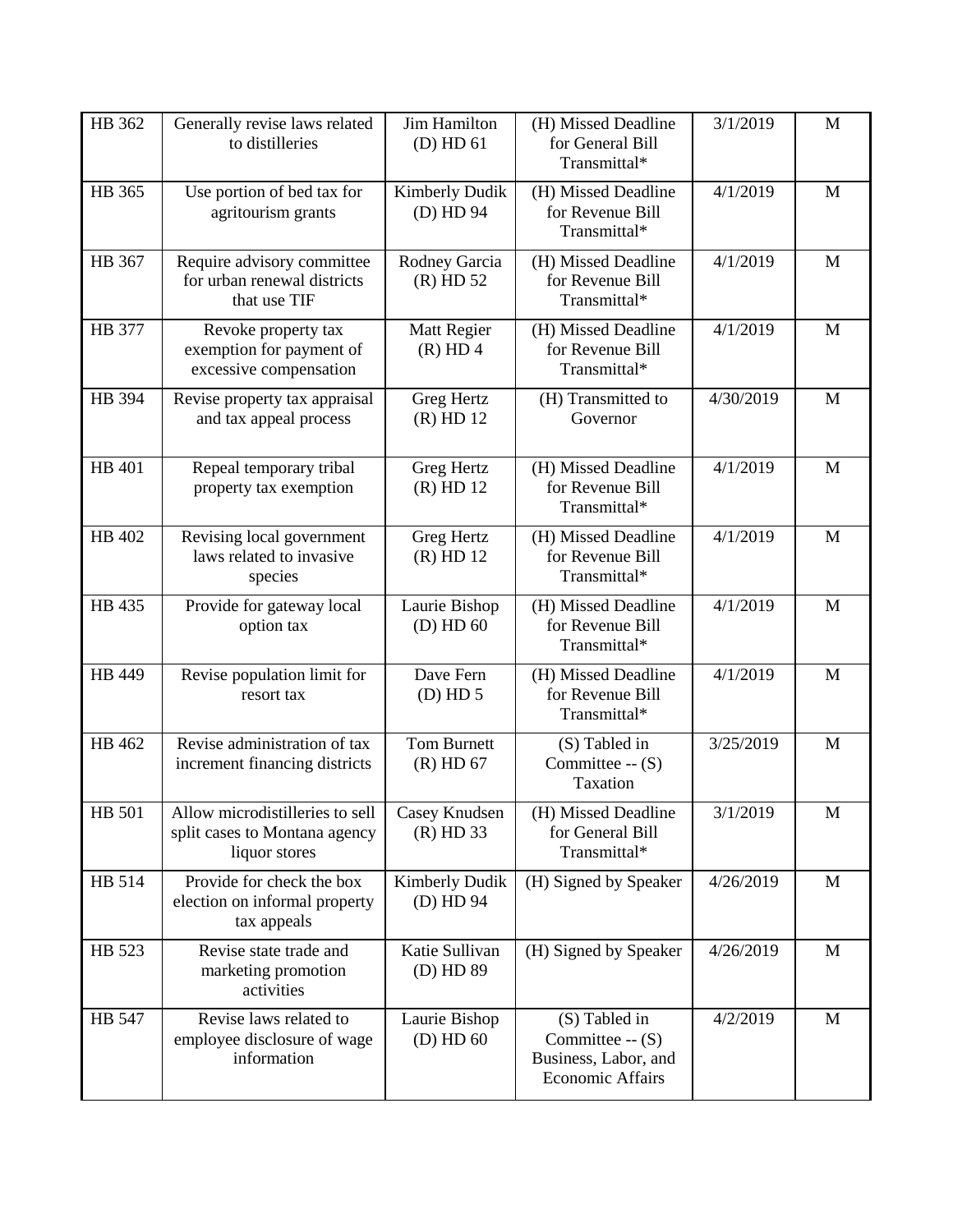| HB 553 | Generally revise<br>infrastructure funding laws                                        | Frederick<br>(Eric) Moore<br>$(R)$ HD 37 | (H) Signed by Speaker                                            | 4/26/2019 | M |
|--------|----------------------------------------------------------------------------------------|------------------------------------------|------------------------------------------------------------------|-----------|---|
| HB 565 | Create the Montana<br>apprentice utilization and<br>investment act                     | Casey Schreiner<br>$(D)$ HD 26           | (H) Missed Deadline<br>for General Bill<br>Transmittal*          | 3/1/2019  | M |
| HB 602 | Revise laws related to<br>highway rest areas                                           | David Dunn<br>$(R)$ HD 9                 | (H) Missed Deadline<br>for General Bill<br>Transmittal*          | 3/1/2019  | M |
| HB 608 | Requiring mandatory AIS<br>decontamination of certain<br>vessels with ballast/bladders | Joe Read<br>$(R)$ HD 93                  | (H) Signed by Speaker                                            | 4/26/2019 | M |
| HB 613 | Create exception to liquor<br>quota system for residential<br>senior facilities        | Sue Vinton<br>$(R)$ HD 56                | (H) Signed by Speaker                                            | 4/26/2019 | M |
| HB 644 | Allow for alcohol cigar bars                                                           | Wylie Galt<br>$(R)$ HD 30                | (H) Missed Deadline<br>for Revenue Bill<br>Transmittal*          | 4/1/2019  | M |
| HB 649 | <b>Create Alcohol Advisory</b><br>Council                                              | Derek J Harvey<br>(D) HD 74              | (H) Tabled in<br>Committee* $-$ (H)<br><b>Business and Labor</b> | 3/27/2019 | M |
| HB 650 | Generally revise alcohol<br>taxation                                                   | Mary<br>Ann Dunwell<br>(D) HD 84         | (H) Missed Deadline<br>for Revenue Bill<br>Transmittal*          | 4/1/2019  | M |
| HB 651 | Revise property tax on<br>intangible personal property                                 | Mary<br>Ann Dunwell<br>(D) HD 84         | (H) Missed Deadline<br>for Revenue Bill<br>Transmittal*          | 4/1/2019  | M |
| HB 652 | Revise the long range<br>building bonding program                                      | Mike Hopkins<br>$(R)$ HD 92              | (H) Signed by Speaker                                            | 4/26/2019 | M |
| HB 674 | Increase state gas tax<br>distribution to recreation-<br>related programs              | Kerry White<br>$(R)$ HD 64               | (H) Missed Deadline<br>for Revenue Bill<br>Transmittal*          | 4/1/2019  | M |
| HB 692 | Provide tax exemption for<br>property taxes if no child<br>enrolled in public schools  | Greg DeVries<br>$(R)$ HD 75              | (H) Missed Deadline<br>for Revenue Bill<br>Transmittal*          | 4/1/2019  | M |
| HB 702 | Establish angel<br>investor/venture capital and<br>business income tax credits         | Joel G Krautter<br>$(R)$ HD 35           | (H) Missed Deadline<br>for Revenue Bill<br>Transmittal*          | 4/1/2019  | M |
| HB 711 | Implement provisions of<br>appropriations act natural<br>resources and transfers AIS   | Kenneth L Hol<br>mlund<br>$(R)$ HD 38    | (H) 2nd Reading Not<br>Passed*                                   | 3/29/2019 | M |
| HB 727 | Generally revise alcohol and<br>gaming licensing laws                                  | <b>Edward Buttrey</b><br>$(R)$ HD 21     | (H) Signed by Speaker                                            | 4/26/2019 | M |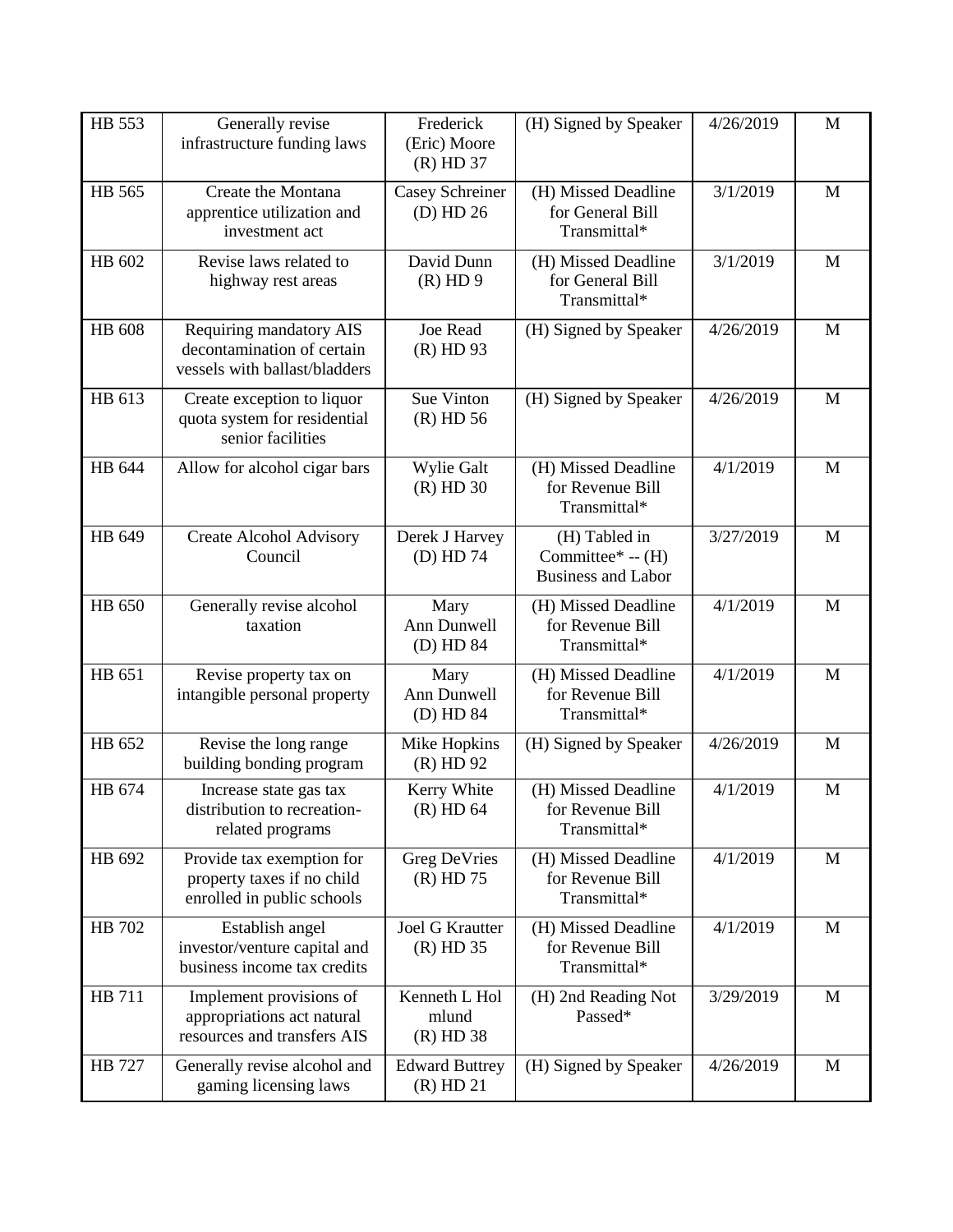| HB 733          | Revise temporary exemption<br>for certain tribal property                             | Greg Hertz<br>$(R)$ HD 12         | (S) Tabled in<br>Committee $-S$ )<br>Taxation                                            | 4/11/2019 | M            |
|-----------------|---------------------------------------------------------------------------------------|-----------------------------------|------------------------------------------------------------------------------------------|-----------|--------------|
| HB 754          | Create study commission to<br>review MUS restructuring                                | Sue Vinton<br>$(R)$ HD 56         | (H) Signed by Speaker                                                                    | 4/26/2019 | M            |
| HB 762          | Create pilot program for<br>restaurant all-beverage<br>license                        | Jim Hamilton<br>$(D)$ HD 61       | (H) Missed Deadline<br>for Revenue Bill<br>Transmittal*                                  | 4/1/2019  | M            |
| HB 775          | Expanding empowerment<br>zone tax credit incentives                                   | Shane A Morige<br>au (D) HD 95    | (H) Missed Deadline<br>for Revenue Bill<br>Transmittal*                                  | 4/1/2019  | $\mathbf M$  |
| HJ 17           | Joint resolution to congress<br>asking to fund aquatic<br>invasive species programs   | Willis Curdy<br>(D) HD 98         | (H) Signed by Speaker                                                                    | 4/16/2019 | $\mathbf M$  |
| HJ 54           | Interim study of liquor laws                                                          | Dave Fern<br>$(D)$ HD 5           | (S) Referred to<br>Committee -- $(S)$<br>Business, Labor, and<br><b>Economic Affairs</b> | 4/24/2019 | M            |
| SB <sub>8</sub> | Generally revise laws related<br>to participation in<br>extracurricular activities    | Keith Regier<br>$(R)$ SD 3        | (S) Transmitted to<br>Governor                                                           | 4/29/2019 | M            |
| SB 19           | Revise laws related to local<br>government budgeting and<br>accounting                | Roger Webb<br>$(R)$ SD 23         | (S) Missed Deadline<br>for General Bill<br>Transmittal*                                  | 3/1/2019  | M            |
| SB 24           | Increase optional light motor<br>vehicle registration fee for<br>parks and recreation | Terry Gauthier<br>$(R)$ SD 40     | (S) Transmitted to<br>Governor                                                           | 4/29/2019 | M            |
| SB 65           | Generally revise drug and<br>alcohol laws                                             | Keith Regier<br>$(R)$ SD 3        | (H) Tabled in<br>Committee -- (H)<br>Judiciary                                           | 4/12/2019 | M            |
| SB 69           | Provisional agricultural<br>classification for certain<br>property with trees/vines   | Mark Blasdel<br>$(R)$ SD 4        | (S) Transmitted to<br>Governor                                                           | 4/29/2019 | M            |
| SB 76           | Regulate encroachments in<br>highway right of way                                     | <b>Brian Hoven</b><br>$(R)$ SD 13 | (S) Transmitted to<br>Governor                                                           | 4/29/2019 | M            |
| SB 87           | Requiring the University<br>System to report on student<br>loans                      | Keith Regier<br>$(R)$ SD 3        | (H) Tabled in<br>Committee -- (H)<br>Education                                           | 3/13/2019 | $\mathbf{M}$ |
| SB 101          | Eliminate absentee<br>requirement to return unvoted<br>party ballot                   | Keith Regier<br>$(R)$ SD 3        | <b>Chapter Number</b><br>Assigned                                                        | 4/17/2019 | M            |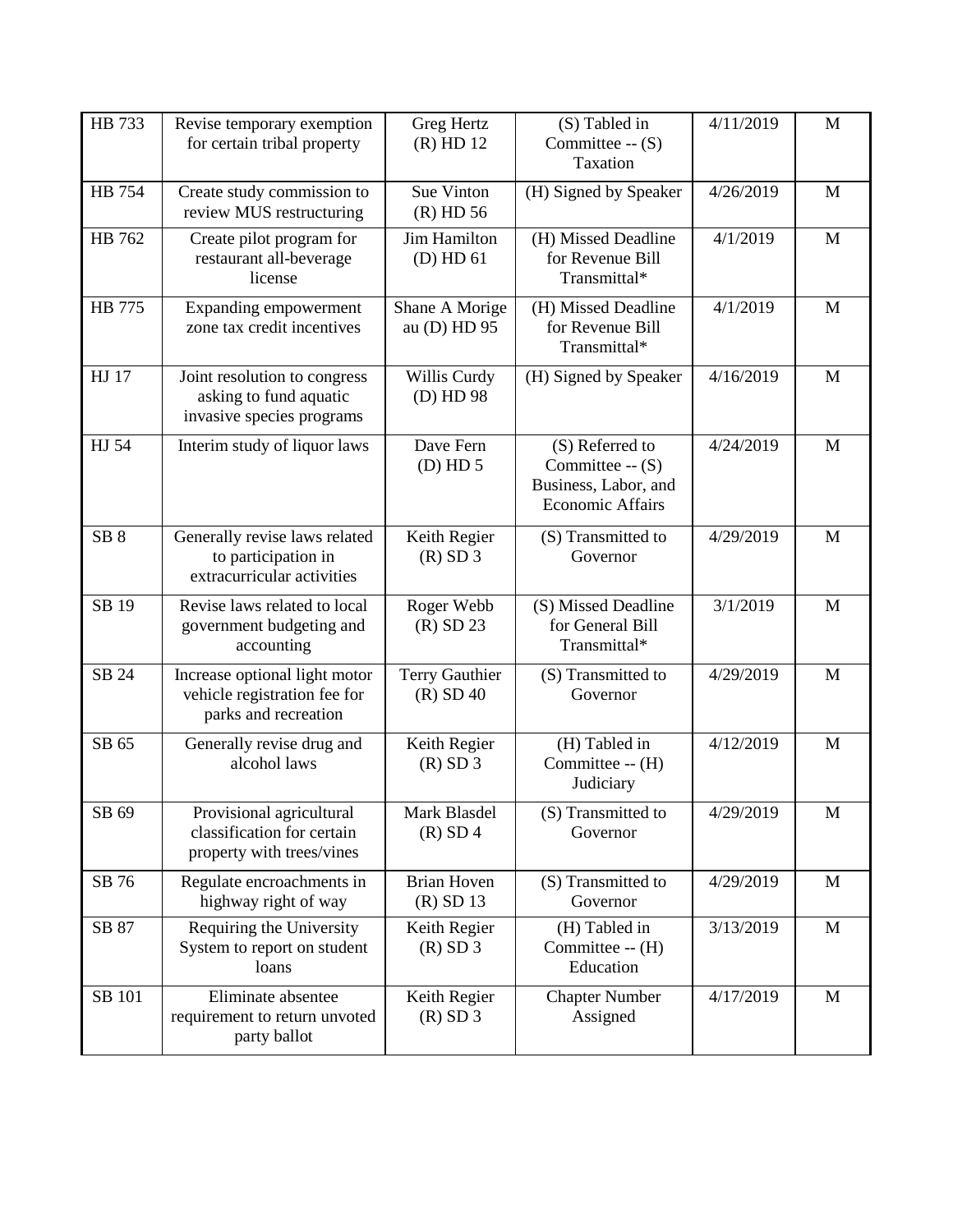| SB 102        | Revise motor vehicle<br>registration fees                                    | Roger Webb<br>$(R)$ SD 23                       | (S) Missed Deadline<br>for Revenue Bill<br>Transmittal*  | 4/1/2019  | M           |
|---------------|------------------------------------------------------------------------------|-------------------------------------------------|----------------------------------------------------------|-----------|-------------|
| SB 117        | Revise highway de-icer laws                                                  | Dee Brown<br>$(R)$ SD 2                         | (S) Tabled in<br>Committee* $-S$ )<br>Finance and Claims | 2/22/2019 | M           |
| SB 119        | Allow access control systems<br>for alcohol and gambling<br>licensees        | Mark Blasdel<br>$(R)$ SD 4                      | <b>Chapter Number</b><br>Assigned                        | 4/17/2019 | M           |
| SB 135        | Remove school levies from<br>calculation of tax increment<br>after 15th year | Tom Jacobson<br>$(D)$ SD 11                     | (S) Tabled in<br>Committee* $-$ (S)<br>Taxation          | 4/11/2019 | M           |
| SB 146        | Revise laws related to an<br>inflationary adjustment for<br>education        | Daniel R Salom<br>on (R) SD 47                  | (S) Missed Deadline<br>for General Bill<br>Transmittal*  | 3/1/2019  | M           |
| SB 152        | Repeal sunset on 6-mill<br>university levy                                   | <b>Dick Barrett</b><br>$(D)$ SD 45              | (H) Tabled in<br>Committee -- (H)<br>Taxation            | 4/4/2019  | M           |
| SB 165        | Remove unusable mobile<br>homes from property tax rolls                      | Margaret<br>(Margie) MacD<br>onald<br>(D) SD 26 | (S) Transmitted to<br>Governor                           | 4/26/2019 | M           |
| SB 189        | Establish a carbon tax and<br>distribute revenue                             | <b>Dick Barrett</b><br>$(D)$ SD 45              | (S) Missed Deadline<br>for Revenue Bill<br>Transmittal*  | 4/1/2019  | M           |
| <b>SB 200</b> | Provide for equal<br>classification of homes on a<br>foundation              | Roger Webb<br>$(R)$ SD 23                       | (S) Transmitted to<br>Governor                           | 4/29/2019 | M           |
| SB 210        | Allow licensed alcohol<br>delivery service                                   | Mark Blasdel<br>$(R)$ SD 4                      | (S) Missed Deadline<br>for Revenue Bill<br>Transmittal*  | 4/1/2019  | M           |
| SB 211        | Require holding period for<br>certain property tax<br>exemptions             | Russel<br>(Russ) Tempel<br>$(R)$ SD 14          | (S) Missed Deadline<br>for Revenue Bill<br>Transmittal*  | 4/1/2019  | M           |
| SB 226        | Create transportation interim<br>committee                                   | Gordon Vance<br>$(R)$ SD 34                     | <b>Chapter Number</b><br>Assigned                        | 4/18/2019 | M           |
| SB 239        | Provide for moratorium on<br>property taxes for broadband<br>fiber and cable | Jason W Ellswo<br>rth $(R)$ SD 43               | (S) Transmitted to<br>Governor                           | 4/29/2019 | $\mathbf M$ |
| SB 241        | Allow increased resort tax for<br>infrastructure                             | Jeffrey W Welb<br>orn $(R)$ SD 36               | (S) Transmitted to<br>Governor                           | 4/29/2019 | M           |